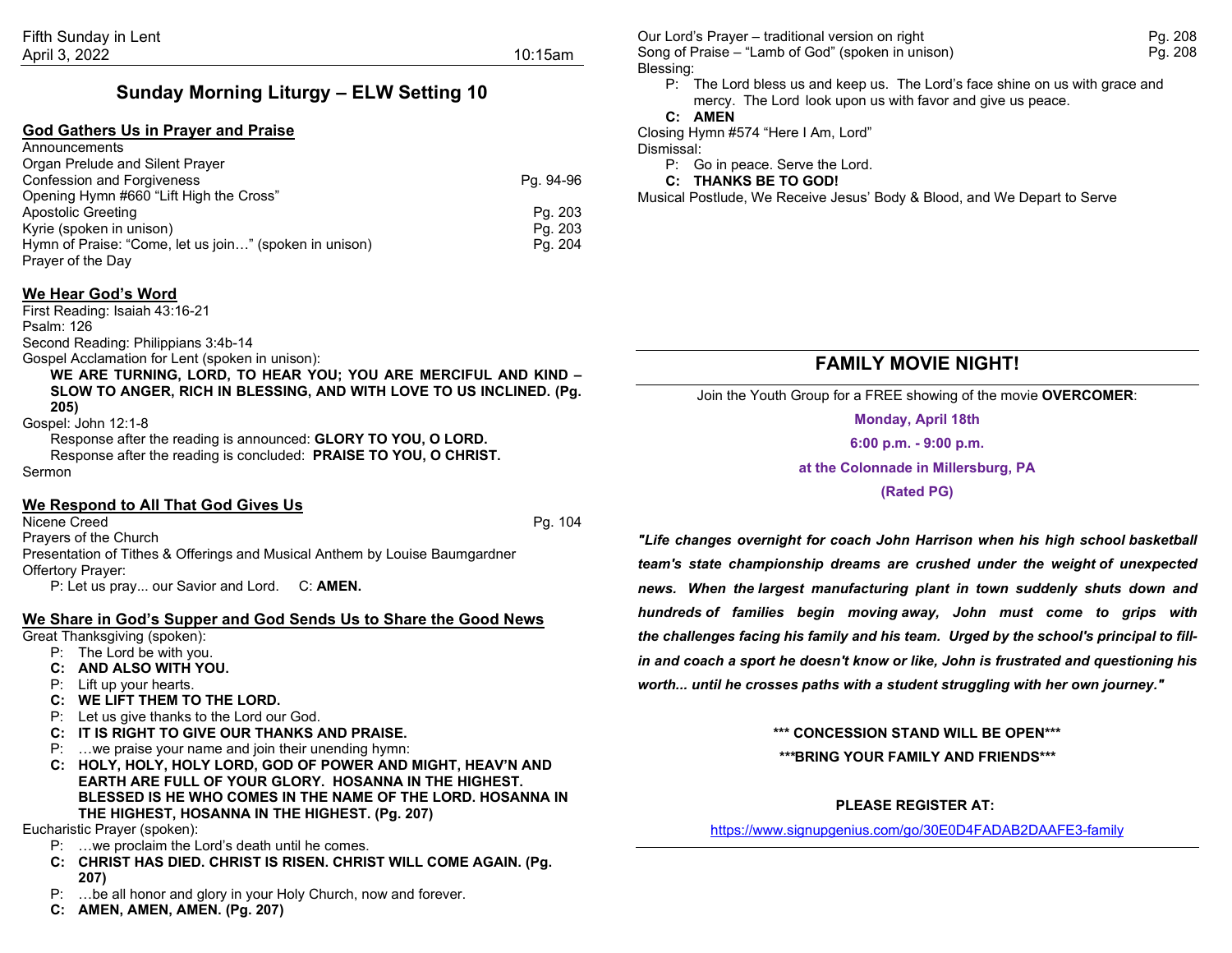## **Saint John's Evangelical Lutheran Church**

**Berrysburg, PA 717-362-9519**

**[stjohnhillchurch@frontier.com](mailto:stjohnhillchurch@frontier.com) | [www.stjohnhillchurch.org](http://www.stjohnhillchurch.org/)**

#### **Our Mission**

*St. John congregation, responding to the call of the Holy Spirit through the Gospel, unites together to preach and teach the Word, administer the sacraments, and carry out God's mission. With God's guidance and grace, we strive to boldly proclaim by word and action the reconciling Gospel of Jesus: Working together for justice and peace, and caring for those in need in our community and world. We invite everyone to join us wherever you are on your faith journey.*

*Adopted December 8, 2013*

### **Serving Today**

| The Rev. Thomas G. Bruner, Jr. | Pastor                    |
|--------------------------------|---------------------------|
| Laurie Little                  | Young Christians Minister |
| Judy Ferree                    | Organist                  |
| Donald Deibler                 | Lector                    |
| Roy Henry                      | <b>Council President</b>  |

For the month of April, our *Celebrate* lectionary bulletin inserts are sponsored by Dana and Chris Klouser to the Glory of God in memory of our parents: Richard Klouser, Jean Kessler, and Juney Yeager. Our support of *Tree 4 Hope* and the support of one pastor for one month in the *Konde Diocese of the Evangelical Lutheran Church in Tanzania* is sponsored by Delmar & Ginny Enders for the blessings of grandchildren, Miana, Olivia, Caleb; and greatgrandchildren, Axten, Sophia and Kyrah.

Welcome to all who are worshipping with us this morning. If you are a visitor, please sign our guest book in the foyer. As we celebrate our Lord's Supper, we welcome to our table all baptized Christians who have received the sacrament in their home congregations. All persons who do not yet commune are invited to come forward to receive a blessing. Please worship with us again and join in other congregational family activities!

#### **Today, Sunday, April 3**

- 9am Adult Bible Study (On Zoom)
- 9am SONDay Celebration (In-Person) Masking and safe distancing are required for everyone present – both adults and young persons – to do our best to protect our (unvaccinated per current guidelines) younger congregational family members!
- 9am Confirmation Class (In-Person)
- 9am Youth Group Bible Time (In-Person)
- 10:15am Worship, Including Holy Communion and Celebration Time with Miss Laurie for Young Persons In-Person (In-Person and On Zoom) – In keeping with the most recent guidance from the Centers for Disease Control and Prevention for Dauphin County, masks are no longer required for anyone gathering upstairs for worship, but they remain an option for everyone.

#### **Monday, April 4**

8-9:30am Pastor Tom's Office Hours

6:30pm **Please join us for upcoming Book Group Discussions on Zoom!** Call or email Ann 717.362.789[5 rahbruner@gmail.com](mailto:rahbruner@gmail.com) if you need a book or have any questions. Copies of the book should be available on the bench under the bulletin board in the foyer. Next up – **And Then You Loved Me** by Inglath Cooper. And looking ahead to next month: May 2 **American Harvest** by Marie Mutsuki Mocket Hope to see you there!

# **Tuesday, April 5**

- Pastor Tom's Office Hours
- 9:30am Pastor Tom at Conference Pastors Meeting

#### **Wednesday, April 6**

8am-12pm Pastor Tom's Office Hours

- 6:30-8pm April Gathering of *Celebration Club with Miss Laurie*
- 7pm Community Worship for Lent at Salem United Church of Christ, Elizabethville

#### **Thursday, April 7**

8am-12pm Pastor Tom's Office Hours

#### **Friday, April 8**

8-9:30am Pastor Tom's Office Hours

#### **Saturday, April 9**

*Day of Prayer for Peace with Justice, Beginning in the Middle East* Pastor Tom's Weekly Day Off

#### **Next Sunday, April 10**

- Sunday of the Passion/Palm Sunday
- 9am Adult Bible Study (On Zoom)
- 9am SONDay Celebration (In-Person) Masking and safe distancing are required for everyone present – both adults and young persons – to do our best to protect our (unvaccinated per current guidelines) younger congregational family members!
- 9am Confirmation Class (In-Person)
- 9am Youth Group Bible Time (In-Person)
- 10:15am Worship, Including Liturgy of Palms, Dramatic Reading by Vincent Lamenza of *The Passion According to St. Luke*, Holy Communion and Celebration Time with Miss Laurie for Young Persons In-Person (In-Person and On Zoom) – In keeping with the most recent guidance from the Centers for Disease Control and Prevention for Dauphin County, masks are no longer required for anyone gathering upstairs for worship, but they remain an option for everyone.
- 11:30am Mutual Ministry Committee Meeting
- 2pm Women of the ELCA of St. John Meeting
- 4pm Congregational Council Meeting
- 6-8pm Youth Group Gathering